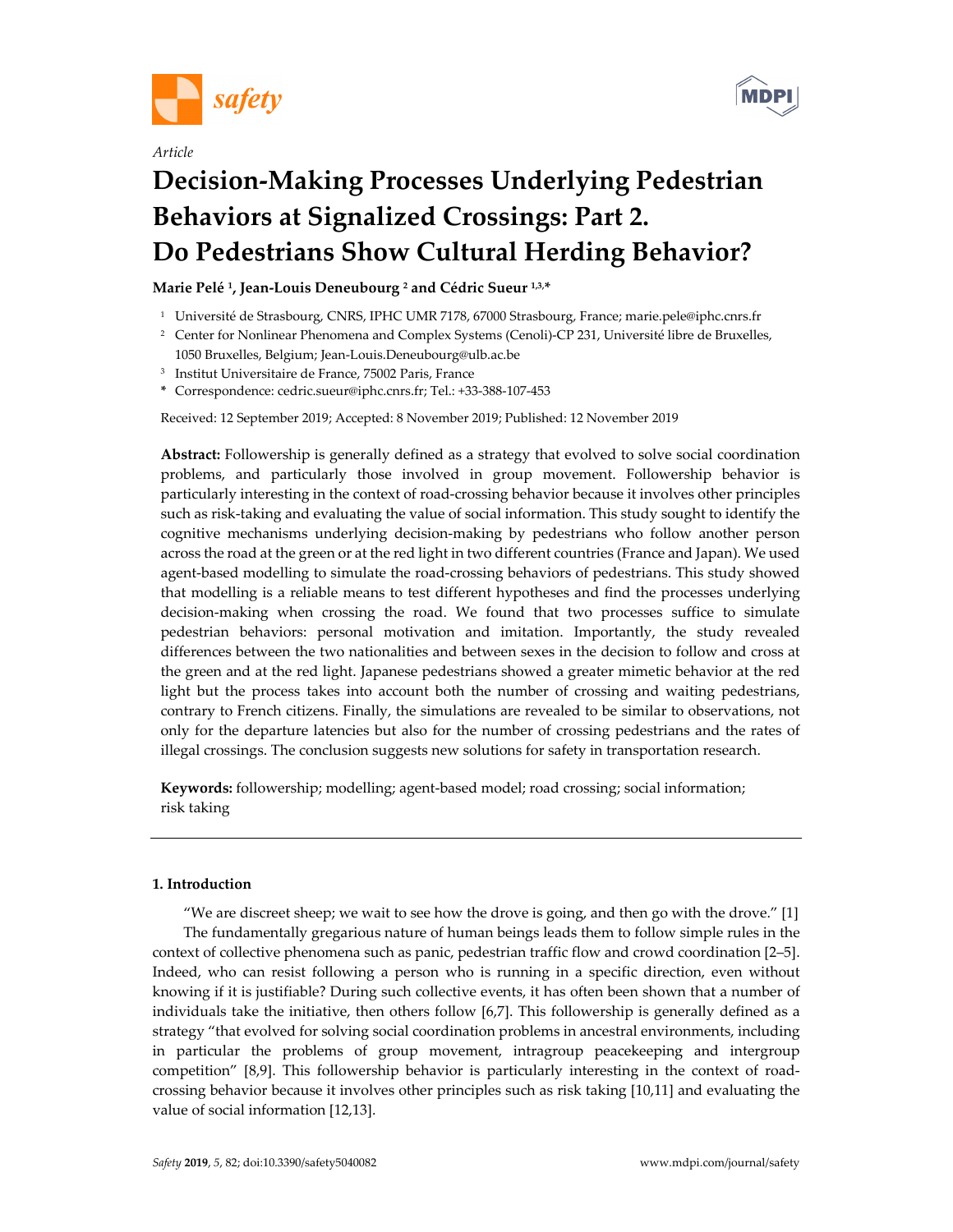Walking in the street is a necessary daily behavior that is generally considered to be safe in the light of the number of times people cross the road without getting struck by a vehicle. Yet crossing the road causes the largest number of pedestrian accidents and the most severe injuries [14]. Indeed, circumstances such as the urban and social environment can make crossing the road a high-risk behavior. One of these circumstances is the misuse of social information [12,15]. Indeed, social information, i.e. how to trust information gained from people surrounding us, is an important topic in the context of human collective phenomena and followership [16–19]. In the case of road-crossing behaviors at signalized crossings, trusting wrong or unreliable information and following someone crossing at the red light without checking the light color by ourselves (i.e., personal information) leads to an increased risk of accidents and injuries [20]. This probability of following depends on many factors such as gender or spatial proximity [12] and is governed by an amplification process also called information cascade or mimetic process [12,15,21,22]. An information cascade [21,23] occurs at signalized crossings when pedestrians observe the actions of others and then do likewise, despite possible contradictions with their personal information. The mimetic process is quite similar, except that in this case the probability of crossing increases with the number of pedestrians that have already started crossing according to what we call a mimetic coefficient [22]: the higher the number of pedestrians that have already started crossing, the more likely it is that the remaining individuals will follow them, even if the former took the wrong decision (i.e., they crossed at the red light). However, some studies also suggest that behaviors and reactions vary according to the sociodemographic traits of individuals. For example, men show more high-risk behaviors than women, who display more compliance and conformity [24–26]. In the same way, the rate of rule-breaking differs according to the country in which the pedestrian study is done, and this is not due to a difference in the risk of car-pedestrian accidents but to social conventions [27] and cultural differences between societies that are conformist or individualistic [28–30].

In this study, we wanted to highlight the cognitive mechanisms underlying decision-making in pedestrians who follow another person who is crossing at the green or red light. Although many studies have attempted to understand which factors influence the number of rule-breaking incidents at road-crossings, very few have focused on the real decision-making processes of pedestrians facing the situation of following other pedestrians at a signalized crossing and how the decision to cross is affected by changes in the number of pedestrians that have started crossing [31,32]. We compared the behavior according to the country (France and Japan), but also differentiated between crossings according to the gender of individuals. Mathematical equations and survival analyses were used to better understand the cognitive mechanisms underlying the decision-making process [22,33]. However, as these types of analyses may only provide a range of values to explain behaviors rather than a precise figure of the considered parameter, we also used agent-based models to simulate decision-making processes and followership behaviors [34–36]. The use of agent-based models allows to recreate all the variables observed at pedestrian crossings, test them thousands of times and then compare the simulated results with those observed. This kind of analysis is not possible using traditional statistical approaches [36,37].

Different studies [4,7,12,15] assumed that persons crossing the road after one or several pedestrians had done likewise show an amplification process or a mimetic behavior. This means that the higher the number of pedestrians crossing the road, the higher the probability is that others will follow them. We tested this mimetism hypothesis against the null hypothesis of independence, meaning that the probability of crossing the road is not governed by an amplification process but solely by each pedestrian's intrinsic probability of crossing. This suggests that at least two processes underlying pedestrian decisions: their own motivation, or *intrinsic probability*, and the likelihood that they will be influenced by others, i.e., the *mimetic process* [22,38]. These processes might, however, vary according to individuals and their socio-demographic traits, which leads us to make several assumptions. First, the intrinsic probability of crossing and the mimetic process should both be lower at the red light compared to the green light because a minority, if not a majority of pedestrians respect the rules and consider risks [39–41]. As far as the country or cultural effect are concerned, French pedestrians are expected to show a higher intrinsic probability to cross at the red light but no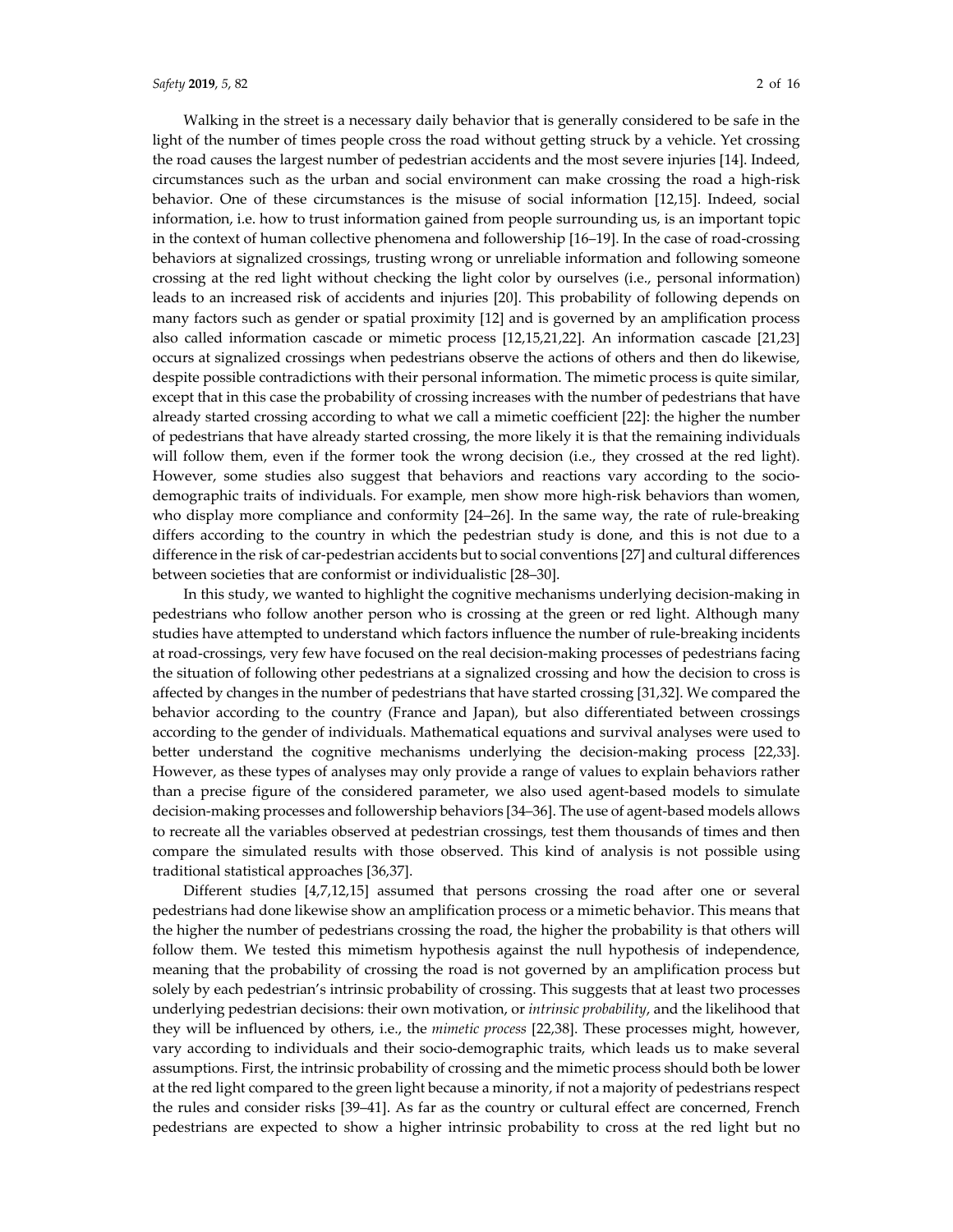difference at the green light, as French people are known to be more individualistic and less conformist than Japanese people [11,15]. The mimetic process should be different between French and Japanese pedestrians, and mimetism in French citizens is expected to be stronger mimetic process at the red light but lower at the green light compared to their Japanese counterparts. However, as the Japanese are more conformist and are aware of group pressure [28–30], they are expected to consider not only the number of pedestrians that are already crossing, but also the number of pedestrians remaining on the sidewalk, whilst French pedestrians are expected to only take the number of crossing pedestrians into account. This process, which takes both the number of moving and of waiting individuals into account, is a "following the majority" process [23,42] that has also been observed in sheep during decisions to move together [43,44]. Men are shown to take more risks [11,25] and be less concerned by group pressure and should, therefore, show higher intrinsic probability than women to cross the road at the red light for instance. Similarly, men are expected to follow the pedestrians who have already started crossing, and are not expected to consider the number of waiting pedestrians, whilst women are more likely to check the behaviors of resting pedestrians as they are more sensitive to group pressure [24,26].

# **2. Materials and Methods**

#### *2.1. Study Sites*

We observed pedestrian behaviors at three sites in Strasbourg, France and at four sites in Nagoya, Japan. Details of each site are given in Table 1. Pictures of each site are available in [15]. These sites all permitted the observation of collective road crossings involving at least 10 pedestrians at a time. The speed of vehicles on each site was limited to 50 kmh−1. There was no difference in pedestrian crossing speed between the sites (permutation test for independent samples: max*T* = 2.22, p = 0.168). At some sites, vehicles were allowed to turn left or right despite the green light for pedestrians, but the drivers were aware that crossing pedestrians had priority.

Moreover, turning vehicles travel much slower than vehicles that are heading straight on. However, the driver of an approaching vehicle may be less careful if pedestrians cross at the red light, as he/she has the right of way. The risk to pedestrians is, therefore, much higher when crossing at the red light. There was no button for pedestrians to trigger the green light at any of the sites studied.

| Information Type      | France-Strasbourg      |                 |                 |        |
|-----------------------|------------------------|-----------------|-----------------|--------|
|                       |                        | Pont des        | Place           |        |
| <b>Sites</b>          | Train Station Corbeaux |                 | <b>Broglie</b>  |        |
|                       | 48.584474,             | 48.579509,      | 48.584559,      |        |
| Coordinates           | 7.736135               | 7.750745        | 7.748628        |        |
| Lanes                 | $2 * 1$                | $2 * 2$         | $2 * 1$         |        |
| Mean pedestrian flow  |                        |                 |                 |        |
| per h                 | 667                    | 612             | 850             |        |
| Mean<br>road-crossing |                        |                 |                 |        |
| speed $(m.s^{-1})$    | $0.96 \pm 0.05$        | $1.11 \pm 0.29$ | $1.01 \pm 0.16$ |        |
|                       |                        |                 | 15              |        |
|                       |                        |                 | February-       |        |
|                       |                        | 1–25 October    | March<br>9      |        |
| Data collection dates | 2–7 July 2014 2014     |                 | 2015            |        |
| Information Type      | Japan-Nagoya           |                 |                 |        |
|                       |                        |                 |                 | Osu-   |
| <b>Sites</b>          | Train Station Maruei   |                 | Excelco         | Kannon |

**Table 1.** Information about the studied sites in France and in Japan. Road-crossing speed was estimated by scoring the crossing speed of 20 random pedestrians for each site.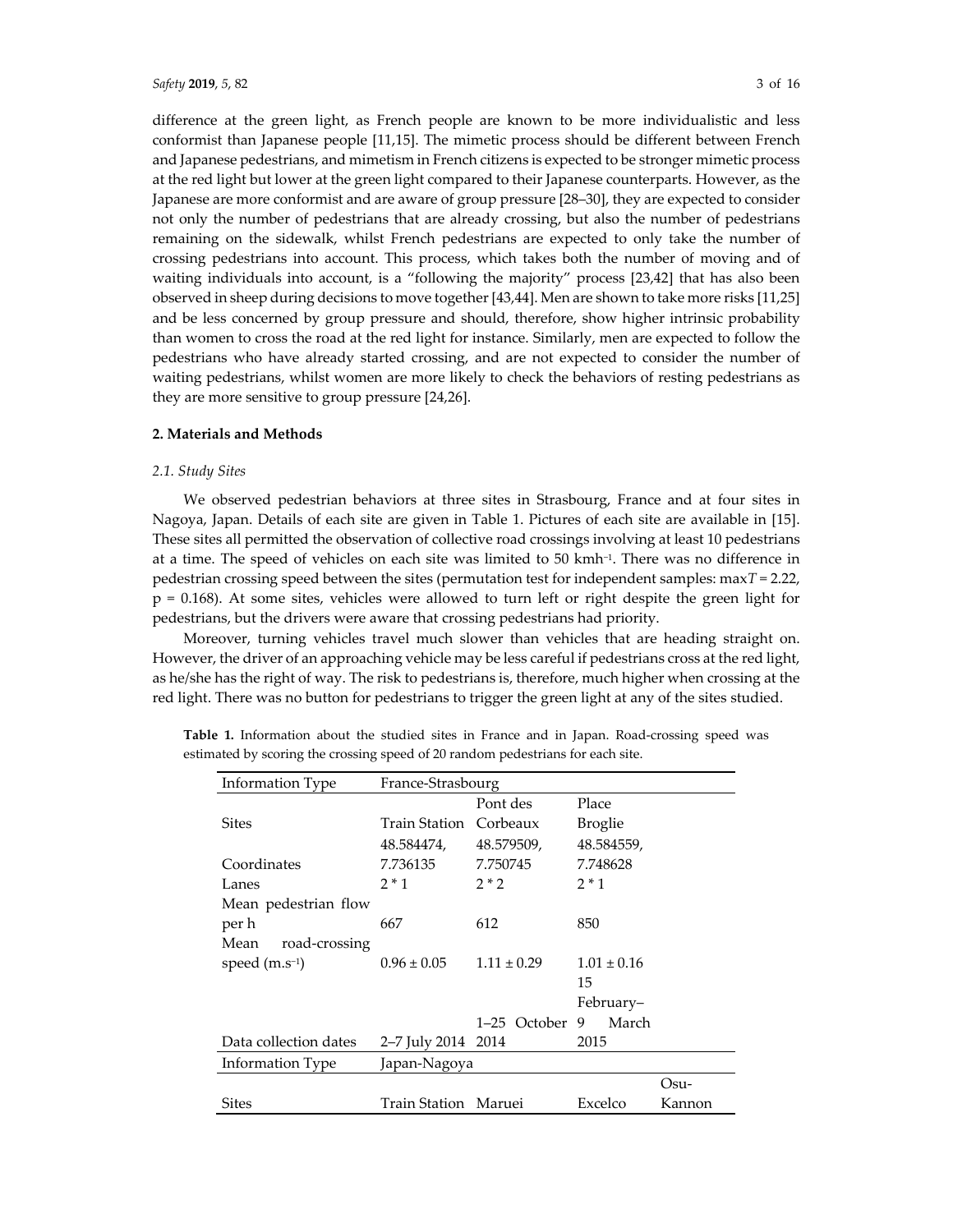|                       | 35.170824,      | 35.168638,                 | 35.166891,      | 35.159316,      |  |
|-----------------------|-----------------|----------------------------|-----------------|-----------------|--|
| Coordinates           | 136.884328      | 136.905740                 | 136.907284      | 136.901697      |  |
| Lanes                 | $2 * 3$         | $1 * 1$                    | $2 * 1$         | $2 * 1$         |  |
| Mean pedestrian flow  |                 |                            |                 |                 |  |
| per h                 | 480             | 645                        | 869             | 814             |  |
| road-crossing<br>Mean |                 |                            |                 |                 |  |
| speed $(m.s^{-1})$    | $1.10 \pm 0.22$ | $1.15 \pm 0.21$            | $0.98 \pm 0.21$ | $1.07 \pm 0.18$ |  |
|                       | 13 June-        |                            |                 |                 |  |
| Data collection dates | 5 July 2011     | 27 January–5 February 2015 |                 |                 |  |

# *2.2. Data Scoring*

Data were scored over a six-day period for each site, for 1 h per day and per site. We observed during working days, hours and weeks to ensure that data excluded movements generated by tourism, festivals, etc. This scoring duration is sufficiently ample to provide a large dataset [12,32,45]. Video cameras were set up in order to score the light color and were placed in locations ensuring that crossing pedestrians were visible at all times. Behavioral sampling was used to score the crossing of pedestrians in one direction only, i.e., that recorded by the camera. Pedestrians were not informed about the purpose of the study. As both cities are touristic, pedestrians are accustomed to seeing tourists taking pictures or videos. We did not observe any difference in the way pedestrians behaved when they saw the camera. We did not take any other equipment such as counters or pocket PC in order to avoid influencing pedestrian behavior. When observation of road-crossing behavior was hampered by a visual obstacle (i.e., a car or a truck in front of the video camera), we removed this behavior and the behaviors occurring immediately before and after it from the analyses. We also removed data in which cyclists were among the pedestrians or where tourists were present. Tourists were easily differentiated from citizens, as they were in large groups accompanied by a guide, were dressed differently from citizens and carried specific equipment (guidebook, map, camera, etc.).

# *2.3. Research Ethics*

Our methodological approach solely involved anonymous observations and anonymous data scores. Our protocol followed the ethical guidelines of our institutions (Institut Pluridisciplinaire Hubert Curien, Strasbourg, France and Primate Research Institute, Kyoto University, Japan) and we received ethical approval from these institutions to carry out our study. All data were anonymous, and individuals were given sequential numerical identities according to the time of the road crossing and the arrival/departure order of crossing. Pedestrians had the possibility to be informed about the study by an information medium in their language (Japanese or French). They were also provided with an email address and phone number to contact our institution at a later date if desired. Persons who refused to participate in the study were removed from the data (i.e., we deleted the crossing concerned).

#### *2.4. Data Analysis*

This study focuses solely on following pedestrians (at the green and the red light) and not the first pedestrians to go, which have been described in a first paper, "Part 1" [46]. This approach was chosen because the two types of decisions (departing first and following) are underpinned by very different processes [9,47,48]. The complete six-hour data set was analyzed for each site. We scored the behaviors of following pedestrians when at least two pedestrians crossed the road simultaneously (i.e., when the time between the two departures was lower than the mean road-crossing time indicated for each site).

All indicated times are in hundredths of a second. We decided to limit our analysis to the crossing behaviors of the first 10 pedestrians at the green or at the red light, mainly due to the difficulty of analyzing the time and order of crossing when more than 10 pedestrians were crossing the road collectively. Similarly, we only analyzed data for pedestrians who were present at the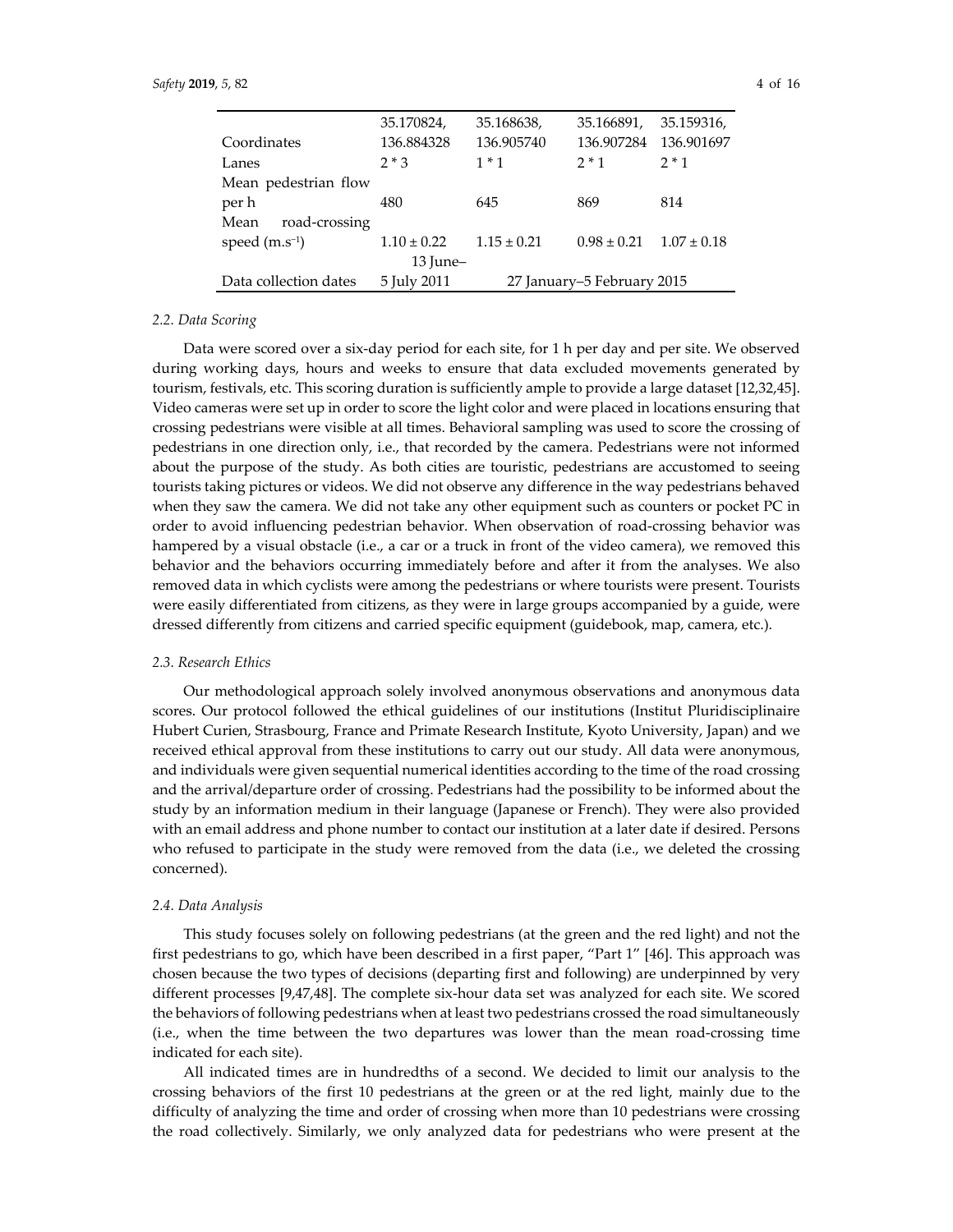crossing when the light color changes, or who either decreased their walking speed or stopped as they approached the crossing, as we wanted to assess how specific factors such as the light color, waiting time, and number of pedestrians influenced their decisions to cross the road.

We scored road crossings for 2569 followers, of which 1838 crossed at the green light and 731 at the red one. 902 crossings of followers were scored in France and 1667 in Japan.

For each following pedestrian, we scored the following variables (see [15] for a visual explanation of the different scored variables):

—The light color when crossing (red or green).

—The departure time,  $\Delta T_i$ , i.e., the period between the previous light color change and the moment the pedestrian *j* starts crossing the road. This variable is positive for pedestrians crossing after the light (for pedestrians) has turned red but negative for pedestrians crossing before the light turns red.

—The departure latency Δ*Tj,j−1*, i.e., the time elapsed between the departure of pedestrian *j* and previous pedestrian *j* − 1.

—The departure order of pedestrians, where the first pedestrian to leave the kerb is ranked as 1, the second as 2, and so on. Here, we then focused on pedestrians of ranks 2 to *n*, *n* being the number of following pedestrians in a crossing event, with a maximum threshold set at *n* = 10.

—The gender (male or female).

—The age, estimated at 10-year intervals from 0–9, 10–19, …, to 80–89. However, given the number of data and the analyses we carried out, it was not possible to analyze the effect of age (per interval) on the decision-making processes. Indeed, the number of pedestrians below 20 and above 60 years old was not sufficient to calculate mean departure latencies per pedestrian crossing rank (less than about 3 data per age category per rank).

—The country (France or Japan).

—The waiting time, i.e., the time between the moment a pedestrian stops at the light and the moment he/she starts crossing the road.

#### *2.5. Mathematical Analyses*

Survival analysis [33,49] was used to study the distributions of departure latencies for all followers. Survival analysis indicates how the ratio of observations decreases from 1 (all observations/data) to 0 (none) according to a response variable. First, curve estimation tests identified which type of function was followed by these distributions, namely linear (meaning that the probability of crossing is time dependent), exponential (the probability of crossing is constant over time) or sigmoid (the probability of crossing depends on a time threshold that is directly correlated to the response variable) (see [11,22,38]).

When trying to identify the process underlying following behaviors in pedestrians, we had two hypotheses, namely the independence hypothesis and the mimetism hypothesis [21,22,50]. Explanations of these two different hypotheses are given just below, but they can only be considered once we have evaluated whether the intrinsic possibility of crossing for each pedestrian is constant per time unit. This intrinsic motivation is given by studying the distribution of departure latencies for the first pedestrian who crosses. As this distribution corresponded to an exponential distribution (see Supplementary material and Table 2), the departure probability of a first pedestrian to cross  $\psi$ <sup>01</sup> is the log gradient of this exponential distribution, that is, the inverse function of the mean departure latency  $\Delta_{\text{TI}}$  for the first departing individual [38,50,51]:

$$
\psi_{01} = \sum_{i=1}^{n} \lambda_i,\tag{1}
$$

where  $\psi_{01}$  is the probability of seeing a first pedestrian crossing the road. We based this probability on the departure latencies for a pedestrian crossing at the green light, but for pedestrians crossing at the red light, we based this probability on waiting time.

*n* is the numbers of waiting individuals, here  $n = N$  being the maximum number of pedestrians we analyzed for each crossing, meaning 10.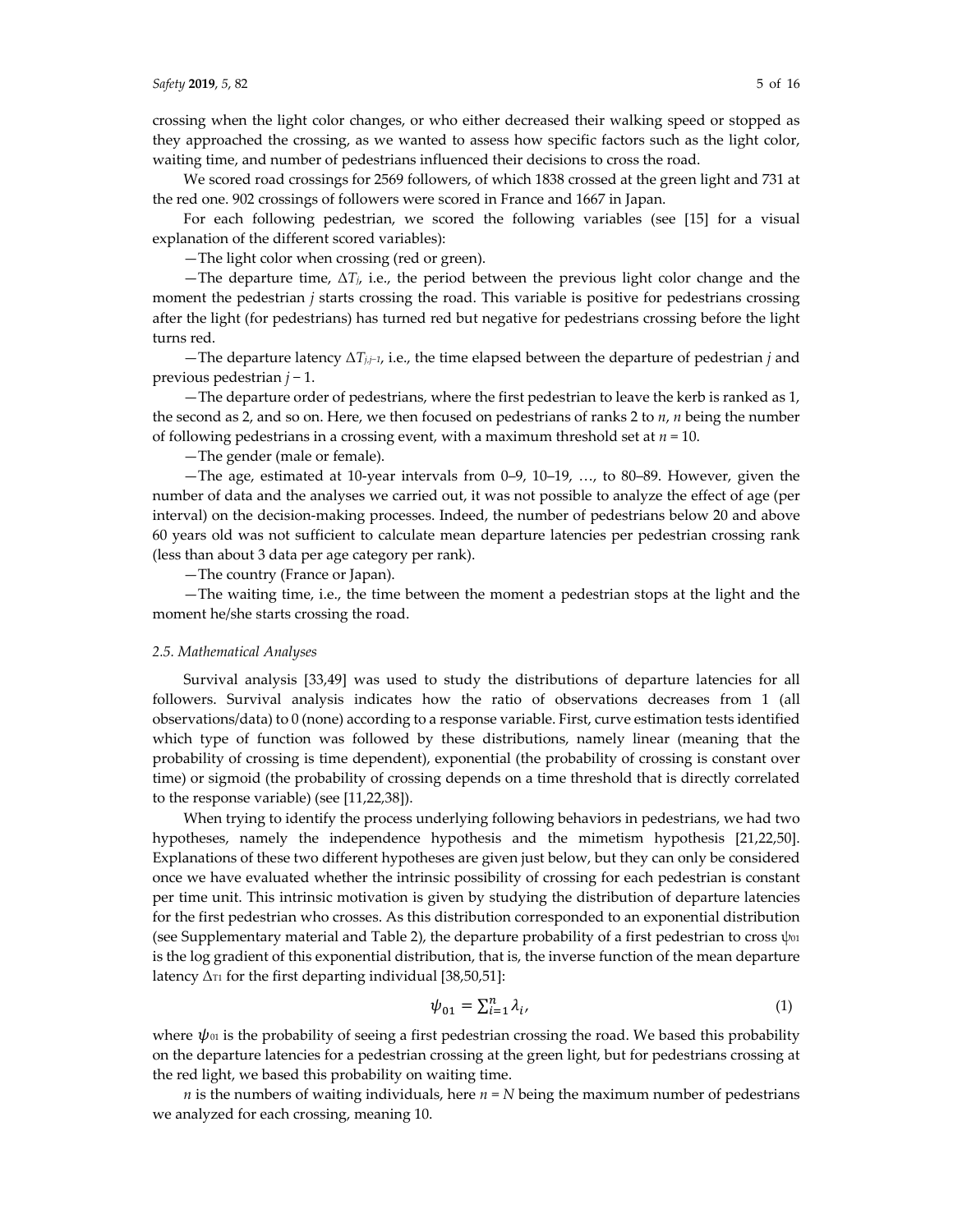# *Safety* **2019**, *5*, 82 6 of 16

*λi* is the probability of individual *i* being the first person to cross. Here, we analyzed this probability according to the gender and the country (Table 2).

The probability  $\lambda_i$  of the individual  $i$  to be the first to cross is, therefore:

$$
\lambda_i = \frac{\psi_{01}}{n} = \frac{\psi_{01}}{10}.\tag{2}
$$

and,

$$
\psi_{01} = \frac{1}{\Delta_{T1}}.\tag{3}
$$

In a mimetic process where the departure probability is proportional to the number of pedestrians already moving *j*, the probability *ψj* per unit time that one of the *n* waiting agents became the *j*th following pedestrian is:

$$
\psi_j = (\lambda + C(j-1))n,\tag{4}
$$

where *C* is the mimetic coefficient per individual. Here, we analyzed this probability depending on the gender and the country (results are given in Table 2).

The departure latency Δ*Tj,j*−1 of the follower *j* was:

$$
\Delta T_{j,j-1} = \frac{1}{(\lambda + C(j-1))(n - (j-1))}
$$
\n(5)

or

$$
\frac{1}{\Delta T_{j,j-1}} = \psi_{j,j-1} = (\lambda + C(j-1))(n - (j-1)) = (\lambda - C)(n+1) + j(2C + Cn - \lambda) - Cj^2.
$$
\n(6)

This is a parabolic law  $z + wj + yj^2$  where,

$$
z = (\lambda - C)(n + 1),
$$
  

$$
w = (2C + Cn - \lambda),
$$
  

$$
y = C.
$$

Fitting the distribution of departure probability per pedestrian departure rank with a parabolic curve allows us to calculate a range of values for the mimetic coefficient *C* (See Supplementary Material for calculation details and "Results" for the statistical values of parabolic curve estimation tests).

**Table 2.** Values of departure probability for the first pedestrian to leave the kerb *ψ*01, intrinsic departure probability of following pedestrians *λ*, mimetic coefficient *C* and crossing rule according to the light color, country and gender. *D* indicates the dataset (number of observed pedestrians) for each category. Range of calculated *C* is given by resolving by parabolic Equation (6). The best mimetic coefficient *C* is the one obtained after implementing the range of calculated *C* in the model and confronting simulated and observed data. The crossing rule is considered to be that the probability to join depends on the number of already crossing pedestrians (Equation (4)), or is calculated as the number of crossing pedestrians divided by the number of waiting ones (Equation (7)). Values are small because the time step we used is the hundredth of second. To obtain an idea in seconds, multiply by 100.

| Light<br>Color | Country | Gender | D   | $\psi_{01}$ | Range of<br>Calculated C | Best C  | <b>Crossing Rule</b> |
|----------------|---------|--------|-----|-------------|--------------------------|---------|----------------------|
| Green          | France  | Man    | 98  | 0.013       | 0.0001-0.0026            | 0.0006  | Crossing             |
| Green          | France  | Woman  | 130 | 0.013       | $0.0005 - 0.0031$        | 0.0012  | Crossing             |
| Green          | Japan   | Man    | 638 | 0.016       | 0.0006-0.0026            | 0.0016  | Crossing             |
| Green          | Japan   | Woman  | 972 | 0.017       | 0.0004-0.0031            | 0.00135 | Crossing             |
| Red            | France  | Man    | 290 | 0.0008      | $0.00047 - 0.0006$       | 0.0005  | Crossing             |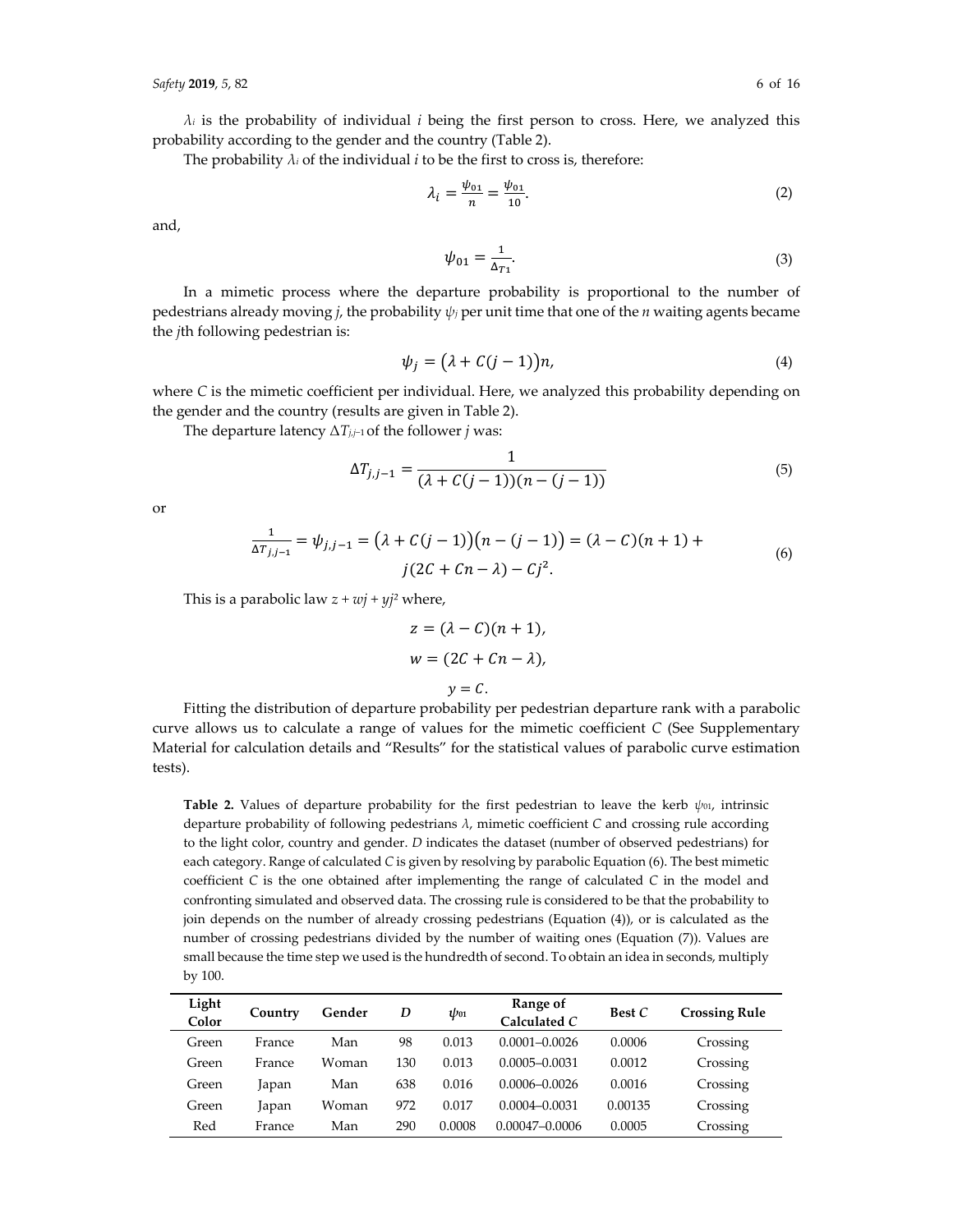| Red | France | Woman | 384 | 0.0006 | 0.00083-0.0002    | 0.0008 | Crossing         |
|-----|--------|-------|-----|--------|-------------------|--------|------------------|
| Red | lapan  | Man   | 35  | 0.0003 | 0.0056-0.011      | 0.005  | Crossing/Waiting |
| Red | Japan  | Woman | 22  | 0.0003 | $0.0021 - 0.0032$ | 0.005  | Crossing/Waiting |

#### *2.6. Modelling*

A modelling approach using multi-agent based models was used to determine whether pedestrians cross according to a mimetic process (mimetism hypothesis) or independently of external influence (independence hypothesis), and to ensure the precise determining of the mimetic coefficient for each gender and country according to the range of values provided by the survival analyses.

We implemented the distribution of the number of waiting pedestrians *N* in the model. There is no difference in this distribution between the Japanese and French sites (Mann–Whitney test =  $W =$ 764,990,  $p = 0.464$ , MFrance = 12.87  $\pm$  6.14, MJapan = 12.38  $\pm$  4.59).

At the start of a simulation, all agents (*N*) were at the kerb on the same side of the road (we consider only one side) and had to move to the opposite sidewalk. We implemented the departure probability λ*i* of each agent, according to his or her gender and his or her country (see Table 2). Pedestrians of the same gender and from the same country all have the same probabilities. The departure probability of the first departing individual, the only individual whose decision to move would not be influenced by the other group members, was identical for the two versions of the model tested here, i.e., the independence hypothesis and the mimetic process hypothesis. We assumed in the model that all agents are aware of the state (waiting or crossing) of all other agents at any given time.

## i. Independence hypothesis

The first hypothesis assumed that individuals were independent: the departure probability of a pedestrian was not influenced by the departure of other pedestrians. As a consequence, the individual departure probability remained constant, whatever the rank of the crossing pedestrian.

Under this hypothesis, the probability that one of the *n* waiting agents (e.g. individual *i*) would became a crossing pedestrian *j* per unit time was λ*i*. According to Equations (1) and (2), the departure latency of the crossing pedestrian *j* was the inverse function of the sum of the  $\lambda_i$  of *n* waiting agents:

$$
\Delta T_{j,j-1} = \frac{1}{\sum_{i=1}^{N} \lambda_i}.\tag{7}
$$

In our case, the probabilities were identical, with  $\lambda_1 = ... = \lambda_N = \lambda$  for pedestrians of same country and same gender.

#### ii. Mimetic process hypothesis

The second hypothesis specified that pedestrians would be influenced by seeing others crossing, thanks to a mimetic process. To test this hypothesis, we added a mimetic coefficient *C* to the above version of the model (independence hypothesis). The probability per unit time that one of the *n* waiting agents would become the crossing pedestrian *j* under the anonymous mimetic hypothesis was obtained from Equation (4) and its departure latency obtained from Equation (5). The range of different mimetic coefficients found in Table 2 was tested. In this version of the model and according to Equation (4), waiting pedestrians had the same probability of crossing but would now be differentiated according to their gender and their country. In Equation (4), the probability that an individual will cross is only influenced by the number of already crossing individuals *j*. This is the most parsimonious hypothesis, which also has the lowest number of parameters [21,44,52]. However, when the number of individuals already moving is not enough to explain the probability of departures, it is necessary to take into account both the number of moving individuals *j* (here, the pedestrians that have already started crossing) and the number of individuals that are not moving *n* (here, the waiting pedestrians) [44]. This has been applied in data analysis for collective movements of sheep [43].

In this last case, the probability to see a pedestrian crossing the road is, therefore: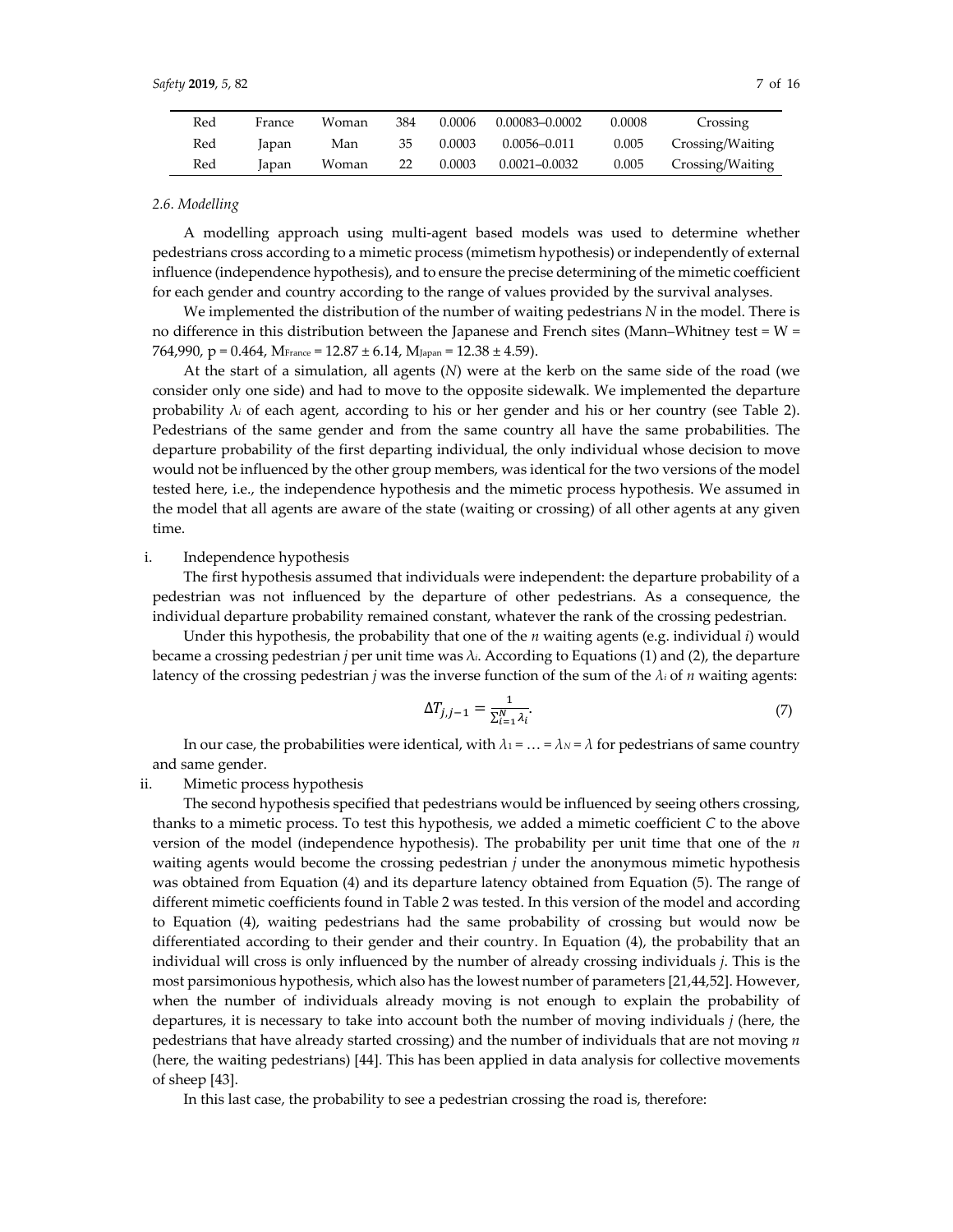$$
\psi_j = \left(\lambda + C\left(\frac{j-1}{n}\right)\right)n = \left(\lambda n + C(j-1)\right).
$$
\n(8)

If the first rule (Equation (4)) did not fit with our observed data, we tested the second rule (Equation (7)).

The different versions of the model, corresponding to each hypothesis, were implemented in Netlogo 6.0.6 [36,53]. The models we developed are modified versions of an existing model from [38] and is adapted to Netlogo 6.0.6. Models can be found in the Supplementary material.

The model is stochastic: a number between 0 and 1 was randomly attributed to each waiting pedestrian at each time step (a hundredth of second). If this number was lower than the theoretical departure probability of each agent, the pedestrian would start to cross; if this number was higher than the theoretical departure probability, the agent did not move and continued to wait. The country, the gender, the pedestrian departure rank and the departure latency of each crossing pedestrian agent were scored for each simulated crossing event. To be consistent with the experimental situation, we stopped a simulation after a specific time threshold when no agent followed the departure of the first or last crossing pedestrian. This threshold depends not only on the light color but also on the country. When crossing at the green light, the time threshold is defined as the time the light remains green; 1 min 45 s is the maximum green light time between the sites and 23 s the minimum time. Knowing that the maximum departure time of a following pedestrian was 9.76 s, this threshold is more than sufficient to avoid committing any errors. At the red light, French and Japanese pedestrians showed two different behaviors (see Part 1, [46]). Indeed, when crossing illegally, French pedestrians crossed throughout the duration of the red light (about 80 s) whilst the Japanese only crossed when the pedestrian light was close to changing from red to green (about 4 s). We then set these thresholds for French (80 s) and Japanese (4 s) pedestrians, respectively. We stopped the simulation when all the *N* agents had crossed the road or when the time threshold had been reached, but considered a maximum of 10 pedestrians for each crossing event in order to compare simulations with our observed data. We set the number of simulations to 1000 for each hypothesis and for each set of tested parameters (Light color \* Country \* gender \* hypotheses, with the range of mimetic coefficients values for the mimetism hypothesis), or a total of 70,000 simulations.

#### *2.7. Statistical Analyses*

In order to know whether departure time survival distributions follow exponential law (see Supplementary Material) and the distributions of departure latencies according to pedestrian crossing rank follow parabolic law, linear regression was used to compare theoretical data to observed data with adjusted  $\mathbb{R}^2$ . The best fitting distribution were chosen according to F-statistics. The Kolmogorov–Smirnov test was used to compare the distribution of simulated data to observed data. This test was revealed to be the best means to compare two distributions. In a Kolmogorov– Smirnov test, the higher the p-value, the lower the D-statistics, and the better the fitting. Analyses were performed in R 3.3.2, with  $\alpha$  set at 0.05.

## **3. Results**

#### *3.1. Analyses of Departure Latencies According to Pedestrian Departure Rank*

The survival curves for departure latencies of following pedestrians at the green light ( $y = 0.7736$ ) \* exp−0.029x, R² = 0.98, F = 88,800, p < 0.00001) and waiting time at the red light both fit with exponential distributions (y = 1.0606 \* exp<sup>-0.0005x</sup>, R<sup>2</sup> = 0.97, F = 23,540, p < 0.00001). The probability that a pedestrian will follow another at the green light is 0.029, a value that is about 22 and 17.5 times higher than the probability to be the first to leave the kerb in France and Japan, respectively (see Table 3). The probability that a pedestrian will follow another at the red light is 0.0005, i.e., about 7 and 16 times higher than the probability to be the first to leave the kerb in France and Japan, respectively. Several initial conclusions can be drawn from this result. First, the substantially higher probability indicates a mimetic process. Second, this mimetic process seems to differ according to the light color and the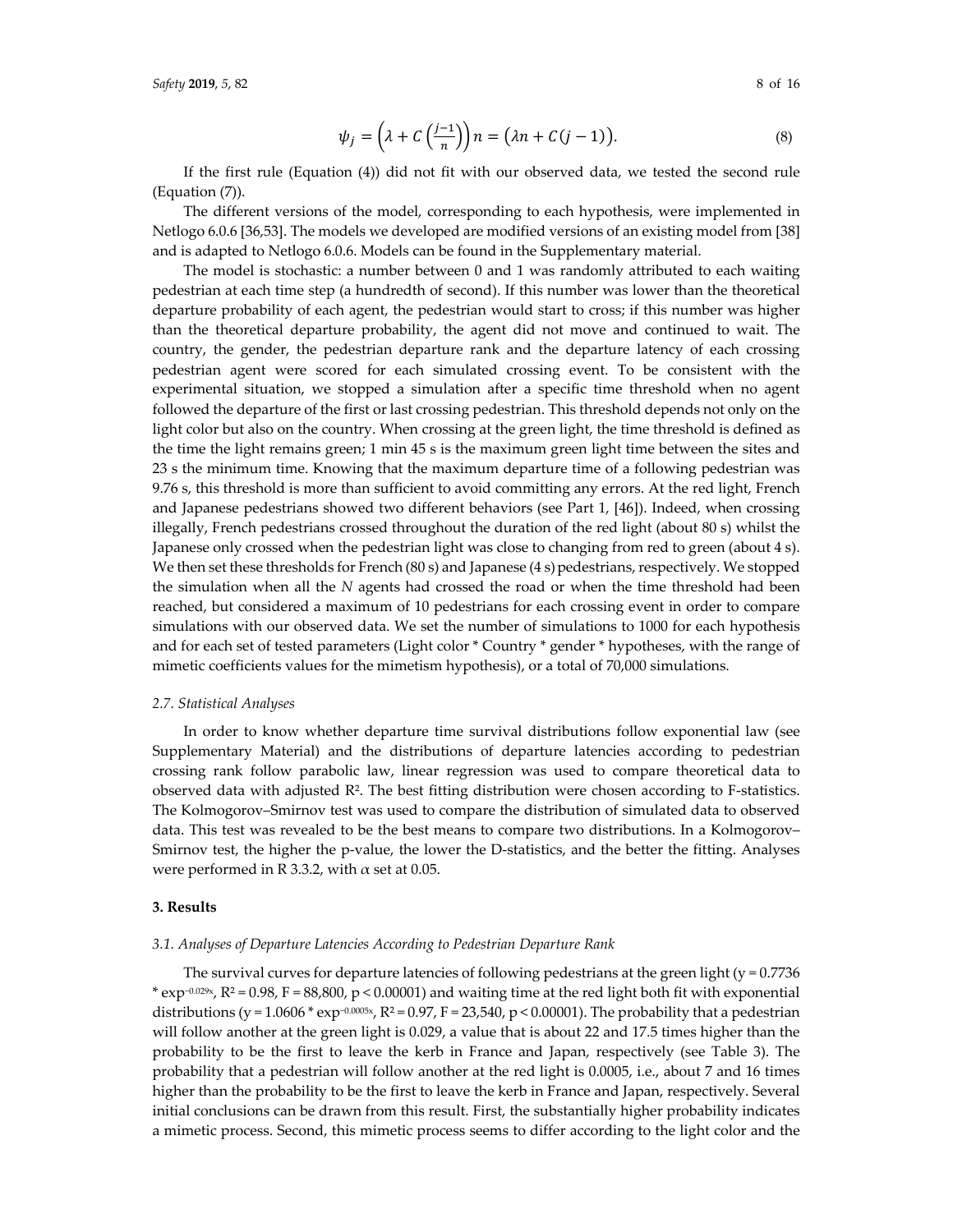country: French citizens show less mimetism at the red light compared to the green light, but more cases of first pedestrians crossing at the red light in France compared to Japan. However, the same mimetic process is observed for Japanese pedestrians crossing at the red light and the green light, with much fewer pedestrians crossing first at the red light.

We then analyzed whether the departure latencies according to the pedestrian departure rank followed a parabolic curve, which indicates that a mimetic process underlies the decision to cross. Results are given in Table 3. Whilst mimetic process is seen to govern the behavior of Japanese pedestrians, this mimetism does not seem to be as consistent in the behavior of French pedestrians.

| Country | Gender | <b>Red Light</b><br>Green Light |       |        |    |       |       |
|---------|--------|---------------------------------|-------|--------|----|-------|-------|
|         |        | df                              | F     |        | df |       |       |
| France  | Man    |                                 | 2.79  | 0.139  |    | 15.37 | 0.006 |
| France  | Woman  |                                 | 4.01  | 0.08   |    | 1.448 | 0.268 |
| Japan   | Man    |                                 | 42.02 | 0.0003 |    | 5.93  | 0.026 |
| Japan   | Woman  |                                 | 40.1  | 0.0004 | 4  | 7.81  | 0.039 |

**Table 3.** Statistical values of parabolic curve estimation test with the departure latencies according to the pedestrian departure rank, for each light color, gender and country.

# *3.2. Comparison between Observed Crossing and Simulated Crossing*

The modelling of crossing behaviors reveals whether an individual bases their crossing decision purely on their own motivation (independence hypothesis) or if this decision solely relies on mimetic behaviors (mimetic process hypothesis).

Crossings at the green light: only the number of pedestrians that were already crossing was used, and this was sufficient to explain the distribution of observed departure latencies (Table 3). Results are illustrated in Figure 1. No confirmation of the independence hypothesis was found for either country or gender, and results from simulations were consistently different from observational data ( $p \le 0.00001$ , D = 1). Values of mimetic coefficients for French men ranged from 0.0005 to 0.001 ( $p \ge$ 0.126,  $D \le 0.556$ ) and did not provide different distributions of simulated departure latencies compared to observed data with a best mimetic coefficient of 0.0006 ( $p = 0.352$ ,  $D = 0.444$ , Figure 1a). Concerning French women, distributions of simulated departure latencies with mimetic coefficients ranging from 0.0009 to 0.0015 were not statistically different from the observed data ( $p \ge 0.126$ , D  $\le$ 0.556) with a best mimetic coefficient of 0.00012 ( $p = 0.730$ ,  $D = 0.333$ , Figure 1b). Simulations for Japanese men showed similar distributions of departure latencies to observational data, with mimetic coefficients going from 0.0015 to 0.0019 ( $p \ge 0.126$ ,  $D \le 0.556$ ) with a best value of 0.0016 ( $p = 0.989$ , D = 0.222, Figure 1c). Finally, simulations of crossings for Japanese women are not different from observed data, with mimetic coefficients ranging from 0.0012 to 0.0015 ( $p \ge 0.126$ ,  $D \le 0.556$ ) and a best mimetic coefficient of  $0.00135$  (p = 0.989, D = 0.222, Figure 1d).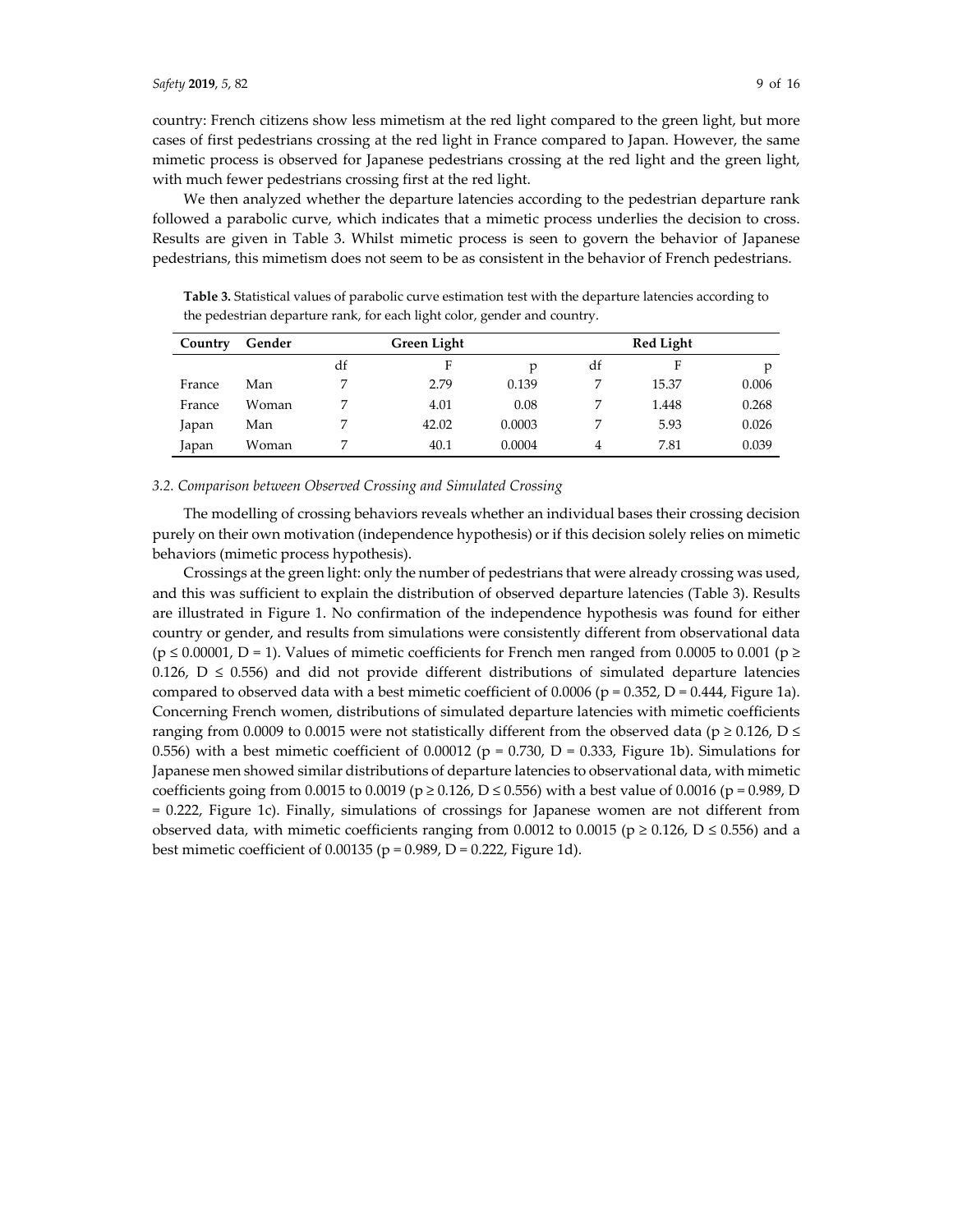

**Figure 1.** Distribution of mean departure latencies (hundredth of second) at the green light according to pedestrian crossing rank for observed data (blue), simulated data of the independence hypothesis (grey) and simulated data for the best mimetic coefficient (orange). (**a**) For French men; (**b**) for French women; (**c**) for Japanese men; and (**d**) for Japanese women.

Crossings at the red light: although the number of pedestrians already crossing was sufficient to explain the departure latencies of French sites, the departure probability had to be modelled as dependent on the number of already crossing pedestrians dependent on the number of waiting pedestrians in order to fit the simulations to observation data in Japanese sites (Table 3). While all the waiting agents crossed in the green-light model, some simulations for the red-light model were different, with the number of crossing agents sometimes stopping before the threshold of 10 was reached. This result was important to explain the data. The independence hypothesis was not confirmed, either because the distribution of simulated departure latencies was different from the observed data ( $p \le 0.00001$ , D = 1 for French pedestrians), or because the simulations only reached one follower in Japanese pedestrians, which is far from the result we obtained with observations (nine followers for Japanese men and seven followers for Japanese women). For French men, departure latencies of mimetic coefficients [0.0006; 0.0005] were not statistically different from observed departure latencies ( $p \ge 0.126$ ,  $D \le 0.556$ ; 0.0006 being the best mimetic coefficient:  $p = 0.352$ ,  $D = 0.444$ , Figure 2a). Concerning French women, distributions of simulated departure latencies with mimetic coefficients going from 0.0006 to 0.00085 are not statistically different from observed data ( $p \ge 0.126$ ,  $D \le 0.556$ ), with a best mimetic coefficient of 0.00085 ( $p = 0.730$ ,  $D = 0.333$ , Figure 2b). As previously noted, the number of pedestrians already crossing was not enough as a single process in our model to explain the departure latencies of Japanese pedestrians ( $p < 0.028$ ,  $D > 0.722$ ). However, the distributions of departure latencies in simulations that include the number of pedestrians already crossing and the number of waiting pedestrians (Table 3) are not different from the observed departure latencies ( $p \ge 0.108$ ,  $D \le 0.667$ ),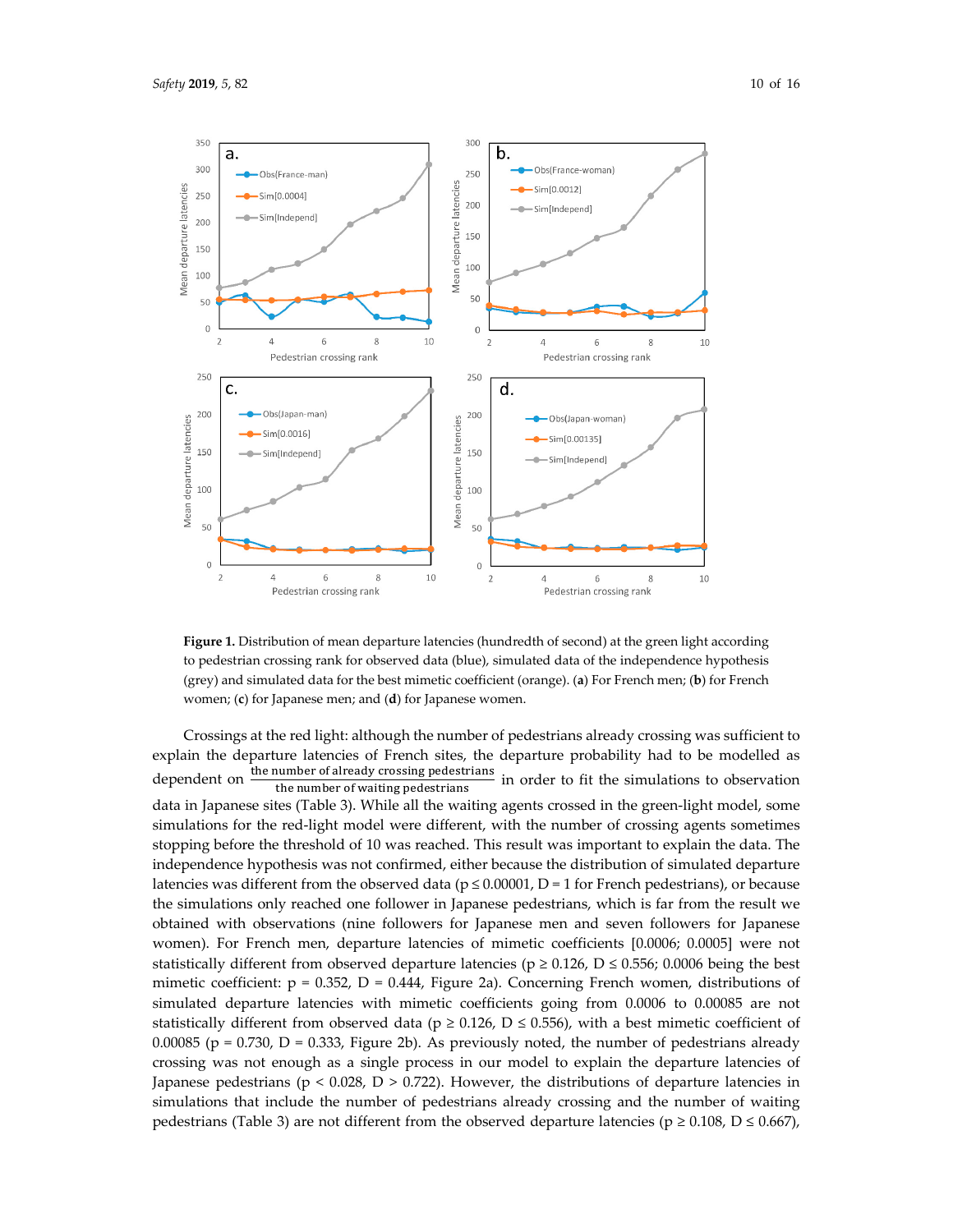

with 0.005 as the best mimetic coefficient for Japanese men ( $p = 0.860$ ,  $D = 0.264$ , Figure 2c) and 0.0035 for Japanese women ( $p = 0.872$ ,  $D = 0.285$ , Figure 2d).

**Figure 2.** Distribution of mean departure latencies hundredth of second) at the red light according to pedestrian crossing rank for observed data (blue), simulated data of the independence hypothesis (grey) and simulated data for the best mimetic coefficient (orange, and solely involves pedestrians that are already crossing for Japanese sites). Finally, yellow curves indicate the ratio of crossing/waiting pedestrians for the Japanese sites. (**a**) For French men; (**b**) for French women; (**c**) for Japanese men; and (**d**) for Japanese women. For (c) and (d) the independence hypothesis curve is only represented by a dot at the pedestrian crossing rank 2. We never observed a rank 3 for the independent hypothesis in Japanese pedestrians.

Finally, for the rate of illegal crossings in simulations, the mimetism hypothesis—taking the number of crossing pedestrians into account for French sites and the number of crossing and waiting pedestrians into account for the Japanese sites—is the only hypothesis that provides similar results to observed rule breaking (Table 4). The simulated rate is the same as for the observed rate in all groups except French women, where we have 12% less rule breaking in observation data.

| <b>Hypotheses</b> | France |       | Japan  |       |
|-------------------|--------|-------|--------|-------|
|                   | men    | women | men    | women |
| Observed          | 0.46   | 0.38  | 0.02   | 0.02  |
| Independence hyp. | 0.24   | 0.19  | 0.0006 | 0.001 |

**Table 4.** Rate of illegal crossings for observations and simulations. C means model with only crossing pedestrian as rule, C/W means number of crossing pedestrians divided by number of waiting pedestrians rule.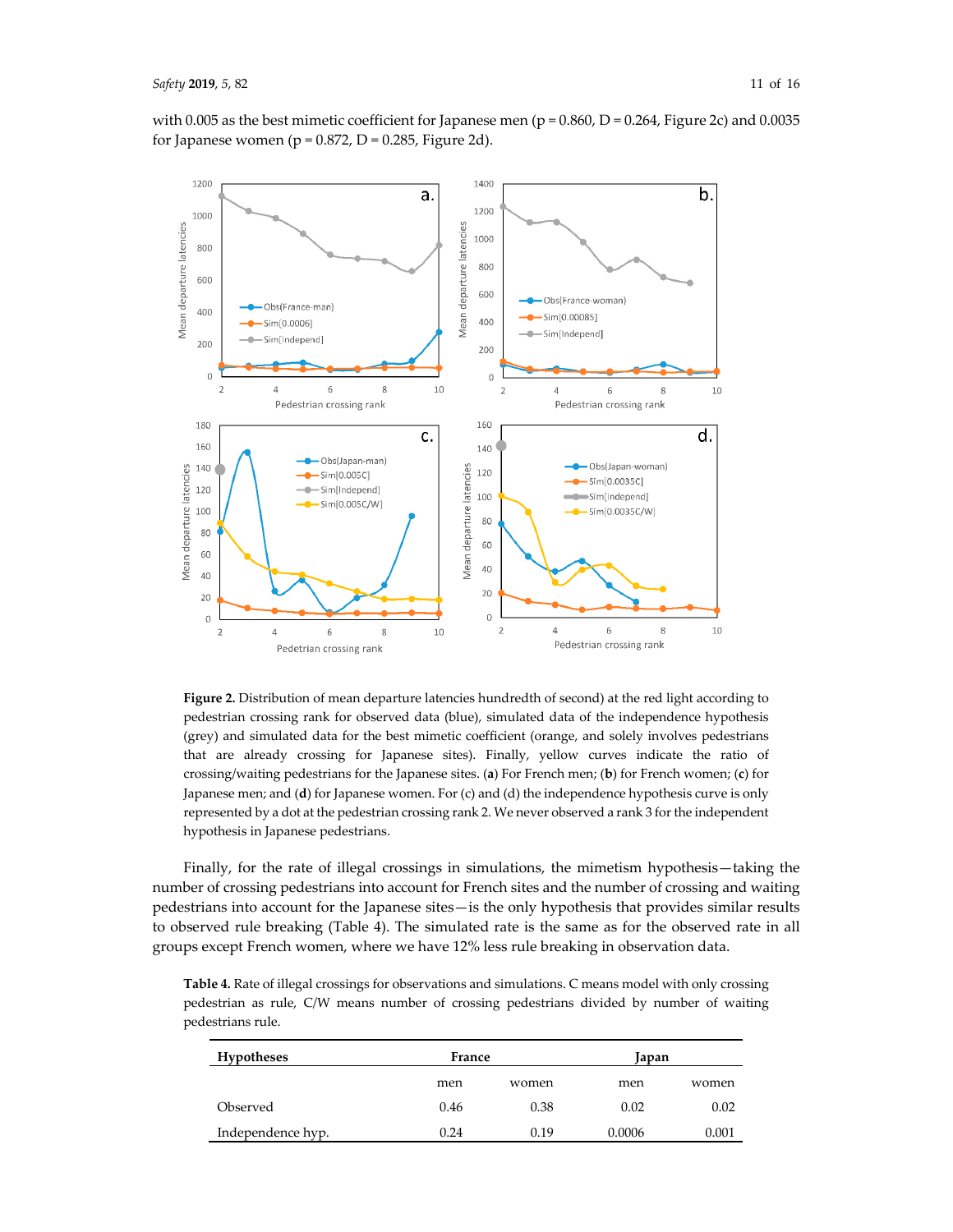| Mimetic hyp. (C)   | 0.50 | 0.50 | 0.12 | 0.04 |
|--------------------|------|------|------|------|
| Mimetic hyp. (C/W) | NA   | ΝA   | 0.02 | 0.02 |

#### **4. Discussion**

This study showed that modelling is useful to test different hypotheses and find the processes underlying decision-making when pedestrians cross the road. Even if modelling remains an abstraction of reality, it identified exactly which parameters are important to fit the simulations to observations, and revealed in this study the differences between the Japanese and the French and between women and men in their decision to follow and cross at the green and red lights. Finally, the model highlighted not only similar departure latencies but also a similar number of crossing pedestrians and a similar rate of illegal crossings between simulated and observed data.

In order to fit the simulated departure latencies to the observed departure latencies, we had to include different parameters in the model, certain of which varied according to the gender and the country. It is important to make the agent-based model reflect the site variables as closely as possible to be sure that simulation results are comparable to empirical observation data [36,54,55]. This avoids false positives or false negatives that can occur though incorrect model parameters. This matters particularly when studying such risky, and even lethal, behaviors such as crossing illegally. First, the number of waiting pedestrians was implemented. The distribution was identical for French and Japanese sites, confirming that our sites were comparable (as Table 1 shows), and that the number of waiting pedestrians was a necessary variable in the model to fit the simulated number of crossing pedestrians to the observed data. We had to model the threshold time rules of crossing that we observed according to the light color but also according to the country. This threshold time necessity in the model confirms that decision making differs according to the light color but also according to the country, with no crossing at the red light for Japanese pedestrians until the light for vehicles turns orange (see Part 1, [46]). This effect of traffic light sequences has already been described in different studies [20,56]. Finally, we had to implement the intrinsic probability to cross and the mimetic coefficient to differentiate between the independence hypothesis and the mimetic process hypothesis, respectively.

The intrinsic probability, meaning our own motivation without being influenced by others, was revealed to differ according to the parameters we studied. First, the intrinsic probability is higher at the green light than at the red light, which is both understandable and reassuring. This shows that the probability of deciding to cross based solely on our personal information is lower at the red light compared to the green light. As we found in a previous study ([15,46]), French pedestrians cross at the red light more often than Japanese pedestrians. The current study finds that the intrinsic probability to cross at the red light is higher at French sites and conversely, the intrinsic probability to cross at the green light is higher at Japanese sites. However, this difference is not just related to the rate of illegal crossings, but is also explained by departure times. Japanese pedestrians start crossing sooner than their French counterparts at the green light, probably because they are more attentive to the light change, meaning that they trust their personal information more than they trust social information [12,15]. This may also because Nagoya is a more time-pressured city than Strasbourg. In stark contrast, the French cross more and much faster at the red light. Intrinsic probability is, therefore, representative of individual risk-taking levels [10,30,32]. We found a slight difference between French men and women crossing at the red light: here, women seem to have a lower probability of crossing based solely on their personal information at the red light, which confirms previous studies [11,26,57]. However, this intrinsic probability alone was not enough to explain the following behaviors of pedestrians, meaning that a mimetic or amplification process underlies most of the crossing decisions made by following pedestrians.

The implementation of a mimetic process in this model makes it possible to fit simulated data to empirical data and to explain them: the higher the number of individuals crossing, whatever the light color, the higher the probability is that other individuals will cross. This copying behavior, referred to as "sheep" or "herd" behavior, is well known in human beings in domains such as financial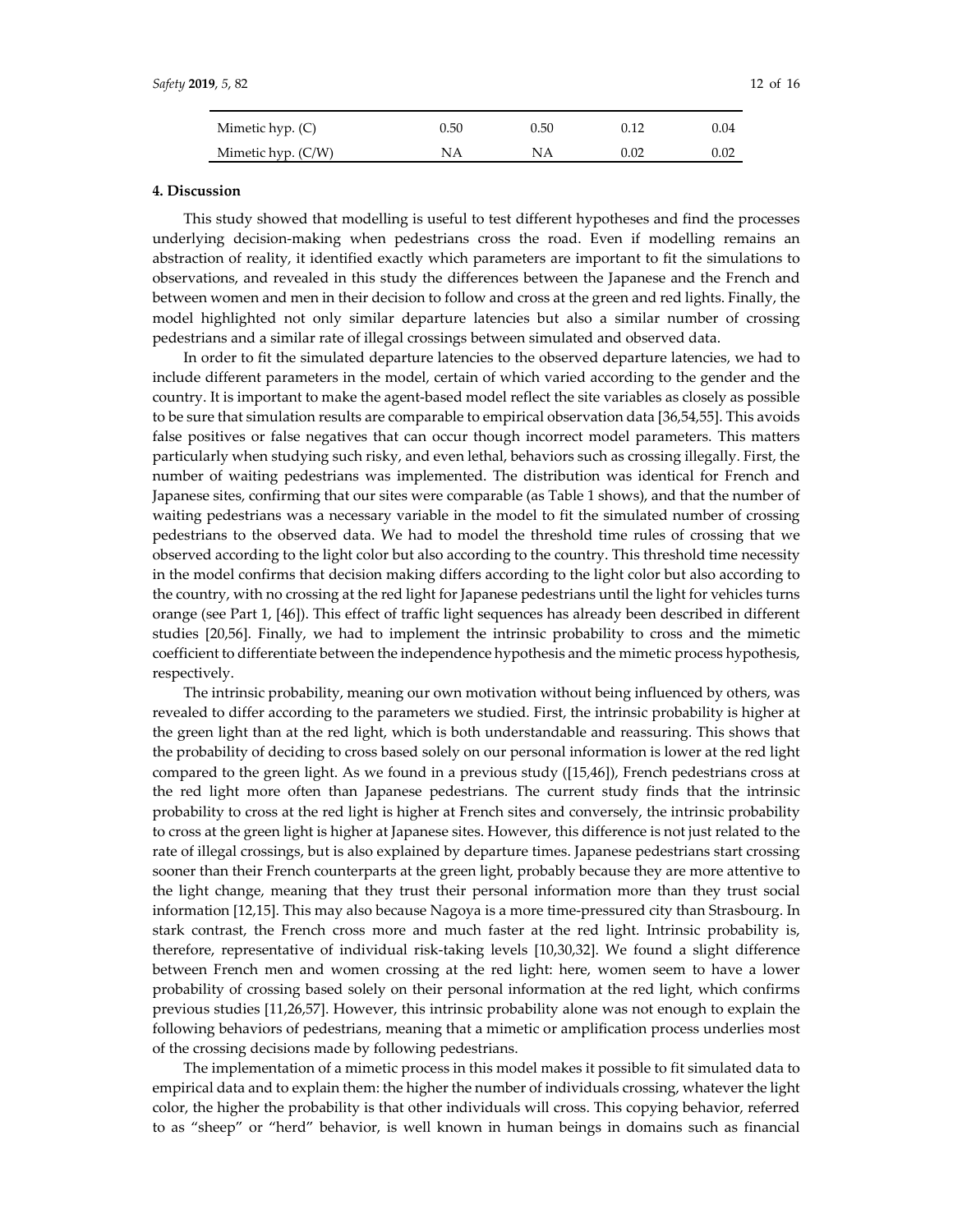markets, fashion, purchasing or crowd behavior [5,58–62]. This process seems to be deeply rooted in human behavior due to their gregariousness and sociality, and can be observed in many other social animal species [63–65]. Mimetism is lower for French pedestrians crossing at the red light, but they only take the number of crossing pedestrians into consideration when making their decision. By contrast, Japanese pedestrians show greater levels of mimetism at the red light, but they take both the number of pedestrians already crossing and the number of waiting pedestrians into consideration when making their decision to cross. These results confirm the more individualistic nature of French society and the more collectivist and conformist behavior in Japan [11,66,67]. Indeed, the different processes we observed in this study show that the Japanese consider the behavior of other pedestrians: the Japanese tendency to take the behavior of others into account could be explained by their fear of being criticized (social credibility), which is greater than the fear of being fined (risk exposure) [10,24]. Taking into account the number of crossing and waiting pedestrians is a "following the majority" rule that illustrates how humans adapt their individual behavior to that of others. Indeed, this rule has been well described in animal species [44,63,64] including strongly gregarious species such as sheep [43]. The lower mimetic coefficients suggest that men are more individualistic than women, but this is only confirmed in France, whilst Japanese men and women behave in the same way.

# **5. Conclusions**

This study highlighted that only two human variables, namely intrinsic probability and in particular mimetism, were sufficient and adequate to explain the departure latencies of pedestrians but also the rate of rule breaking. Matching values for each gender and each country led to a significant fitting between simulated and observed data. This leads us to conclude that when crossing the road, at least at signalized crossings, human beings behave like sheep, and that a high rate of accidents with cars might be due to this herding behavior and the misuse of social information. It would be interesting first to assess whether accidents happen more in pedestrian groups or with alone/isolated individuals. In a second point, we need to identify whether these following pedestrians are aware of the risk or not: do they follow thinking that the signal is green or do they follow knowing that the light is red? More research is necessary on these behaviors. With the part 1 [46], we identified two types of pedestrians crossing illegally: the first ones to step off the kerb and those following (this current study). Part 1 [55] gave solutions to avoid intentional illegal crossings, but we need also to prevent pedestrians followings their conspecifics but not being aware of the red light and, as a consequence, of the risks. A sound signal produced when pedestrians cross at the red light could be a solution to stop the first pedestrian from crossing but also to warn other pedestrians that are ready to follow that this is not the right time. The signal could be only a sound but China experimented with some water spray at illegal crossings [68]. These signs need to be tested in order to assess their efficiency but also to determine whether they do not lead to unexpected risky behaviors (i.e., surprise and stop in the middle of the road). To conclude, these studies about the decision-making processes of pedestrians during road-crossing are useful tools to conceive new safety and public education solutions in transport research.

**Supplementary Materials:** The following are available online at www.mdpi.com/xxx/s1, calculation details and "Results" for the statistical values of parabolic curve estimation tests. Models are also given.

**Author Contributions:** Conceptualization, M.P., J.-L.D. and C.S.; Methodology, M.P., J.-L.D. and C.S.; Formal Analysis, C.S.; Investigation, M.P. and C.S.; Writing—Original Draft Preparation, C.S.; Writing—Review and Editing, M.P., J.-L.D. and C.S.; Funding Acquisition, C.S.

**Funding:** This research was funded by the French Homeland Ministry (Ref.CNRS190529). CS is member of the French Academic Institute (IUF).

**Acknowledgments:** We thank Caroline Bellut, Elise Debergue, Charlotte Gauvin, Anne Jeanneret, Thibault Leclere, Lucie Nicolas, Florence Pontier and Diorne Zausa for their help collecting data. We are grateful to Kunio Watanabe and Hanya Goro (Primate Research Institute, Kyoto University) for their help in authorizing data collection.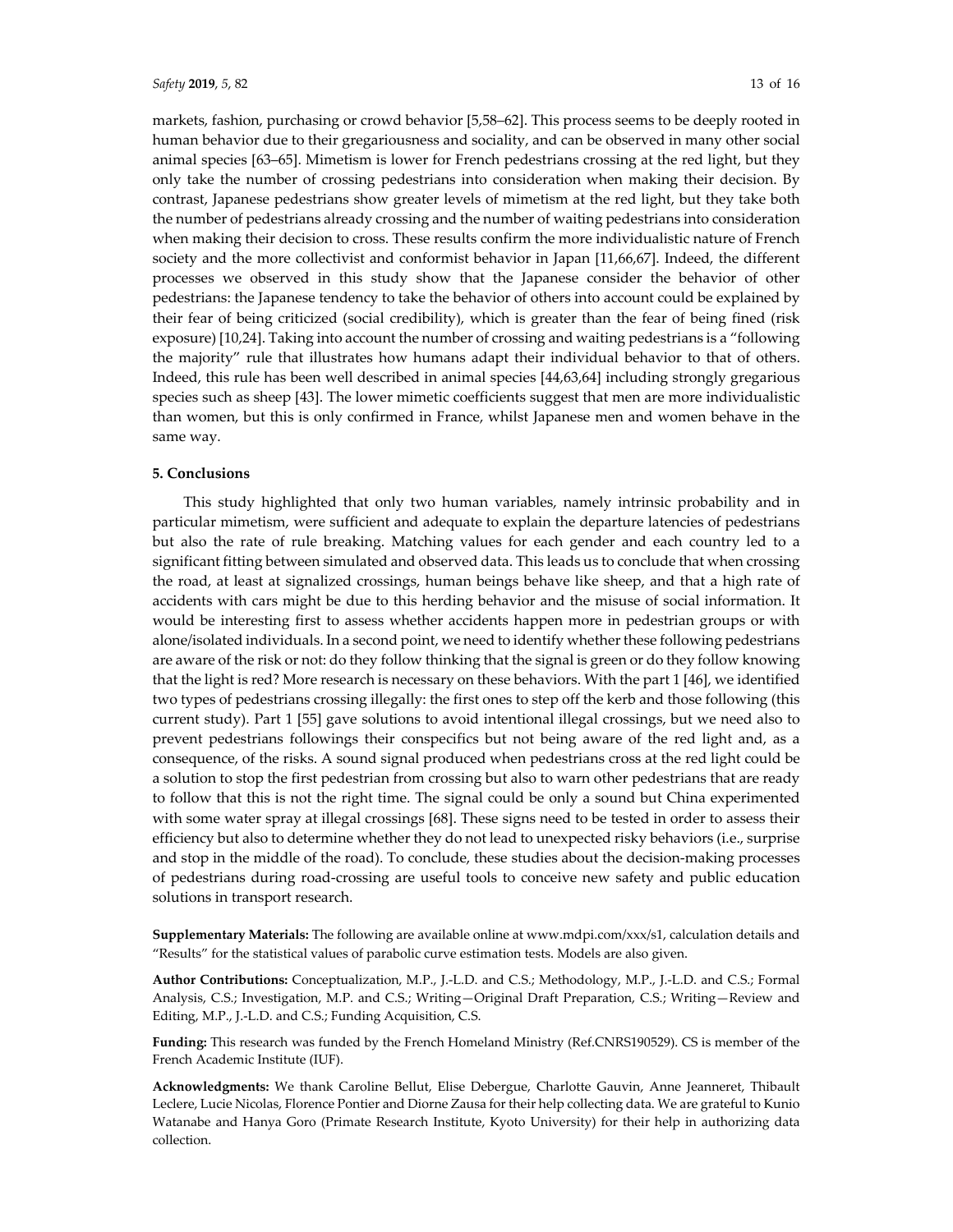**Conflicts of Interest:** The authors declare no conflict of interest.

## **References**

- 1. Twain, M. *What is Man? And Other Philosophical Writings*; University of California Press, London, UK, 1973; p. 62.
- 2. Haghani, M.; Sarvi, M. Following the crowd or avoiding it? Empirical investigation of imitative behaviour in emergency escape of human crowds. *Anim. Behav.* **2017**, *124*, 47–56.
- 3. Helbing, D.; Farkas, I.; Vicsek, T. Simulating dynamical features of escape panic. *Nature* **2000**, *407*, 487– 490.
- 4. Helbing, D.; Schweitzer, F.; Keltsch, J.; Molnár, P. Active walker model for the formation of human and animal trail systems. *Phys. Rev. E* **1997**, *56*, 2527.
- 5. Mawson, A.R. Understanding Mass Panic and Other Collective Responses to Threat and Disaster. *Psychiatry Interpers. Biol. Process.* **2005**, *68*, 95–113.
- 6. Dyer, J.R.G.; Johansson, A.; Helbing, D.; Couzin, I.D.; Krause, J. Leadership, consensus decision making and collective behaviour in humans. *Philos. Trans. R. Soc. B Biol. Sci.* **2009**, *364*, 781–789.
- 7. Kurvers, R.H.J.M.; Wolf, M.; Naguib, M.; Krause, J. Self-organized flexible leadership promotes collective intelligence in human groups. *Open Sci.* **2015**, *2*, 150222.
- 8. King, A.J.; Johnson, D.D.P.; Van Vugt, M. The Origins and Evolution of Leadership. *Curr. Biol.* **2009**, *19*, R911–R916.
- 9. Van Vugt, M.; Hogan, R.; Kaiser, R.B. Leadership, followership, and evolution: Some lessons from the past. *Am. Psychol.* **2008**, *63*, 182–196.
- 10. Faralla, V.; Innocenti, A.; Venturini, E. *Risk Taking and Social Exposure*; Social Science Research Network: Rochester, NY, USA, 2013.
- 11. Sueur, C.; Class, B.; Hamm, C.; Meyer, X.; Pelé, M. Different risk thresholds in pedestrian road crossing behaviour: A comparison of French and Japanese approaches. *Accid. Anal. Prev.* **2013**, *58*, 59–63.
- 12. Faria, J.J.; Krause, S.; Krause, J. Collective behavior in road crossing pedestrians: The role of social information. *Behav. Ecol.* **2010**, *21*, 1236–1242.
- 13. Gould, J.P. Risk, stochastic preference, and the value of information. *J. Econ. Theory* **1974**, *8*, 64–84.
- 14. Lipovac, K.; Vujanic, M.; Maric, B.; Nesic, M. The influence of a pedestrian countdown display on pedestrian behavior at signalized pedestrian crossings. *Transp. Res. Part F Traffic Psychol. Behav.* **2013**, *20*, 121–134.
- 15. Pelé, M.; Bellut, C.; Debergue, E.; Gauvin, C.; Jeanneret, A.; Leclere, T.; Nicolas, L.; Pontier, F.; Zausa, D.; Sueur, C. Cultural influence of social information use in pedestrian road-crossing behaviours. *Open Sci.* **2017**, *4*, 160739.
- 16. Boos, M.; Pritz, J.; Lange, S.; Belz, M. Leadership in Moving Human Groups. *PLoS Comput. Biol.* **2014**, *10*, e1003541.
- 17. Faria, J.J.; Dyer, J.R.G.; Tosh, C.R.; Krause, J. Leadership and social information use in human crowds. *Anim. Behav.* **2010**, *79*, 895–901.
- 18. Katsikopoulos, K.V.; King, A.J. Swarm Intelligence in Animal Groups: When Can a Collective Out-Perform an Expert? *PLoS ONE* **2010**, *5*, e15505.
- 19. Lewis, J.; Wartzok, D.; Heithaus, M. Individuals as information sources: Could followers benefit from leaders' knowledge? *Behaviour* **2013**, *150*, 635–657.
- 20. Rosenbloom, T. Crossing at a red light: Behaviour of individuals and groups. *Transp. Res. Part F Traffic Psychol. Behav.* **2009**, *12*, 389–394.
- 21. Camazine, S.; Deneubourg, J.-L.; Franks, N.R.; Sneyd, J.; Theraula, G.; Bonabeau, E. *Self-Organization in Biological Systems*; Princeton University Press, 2003; ISBN 978-0-691-11624-2.
- 22. Sueur, C.; Deneubourg, J.-L. Self-Organization in Primates: Understanding the Rules Underlying Collective Movements. *Int. J. Primatol.* **2011**, *32*, 1413–1432.
- 23. Hung, A.A.; Plott, C.R. Information cascades: Replication and an extension to majority rule and conformity-rewarding institutions. *Am. Econ. Rev.* **2001**, *91*, 1508–1520.
- 24. Osman, L.M. Conformity or compliance? A study of sex differences in pedestrian behaviour. *Br. J. Soc. Psychol.* **1982**, *21*, 19–21.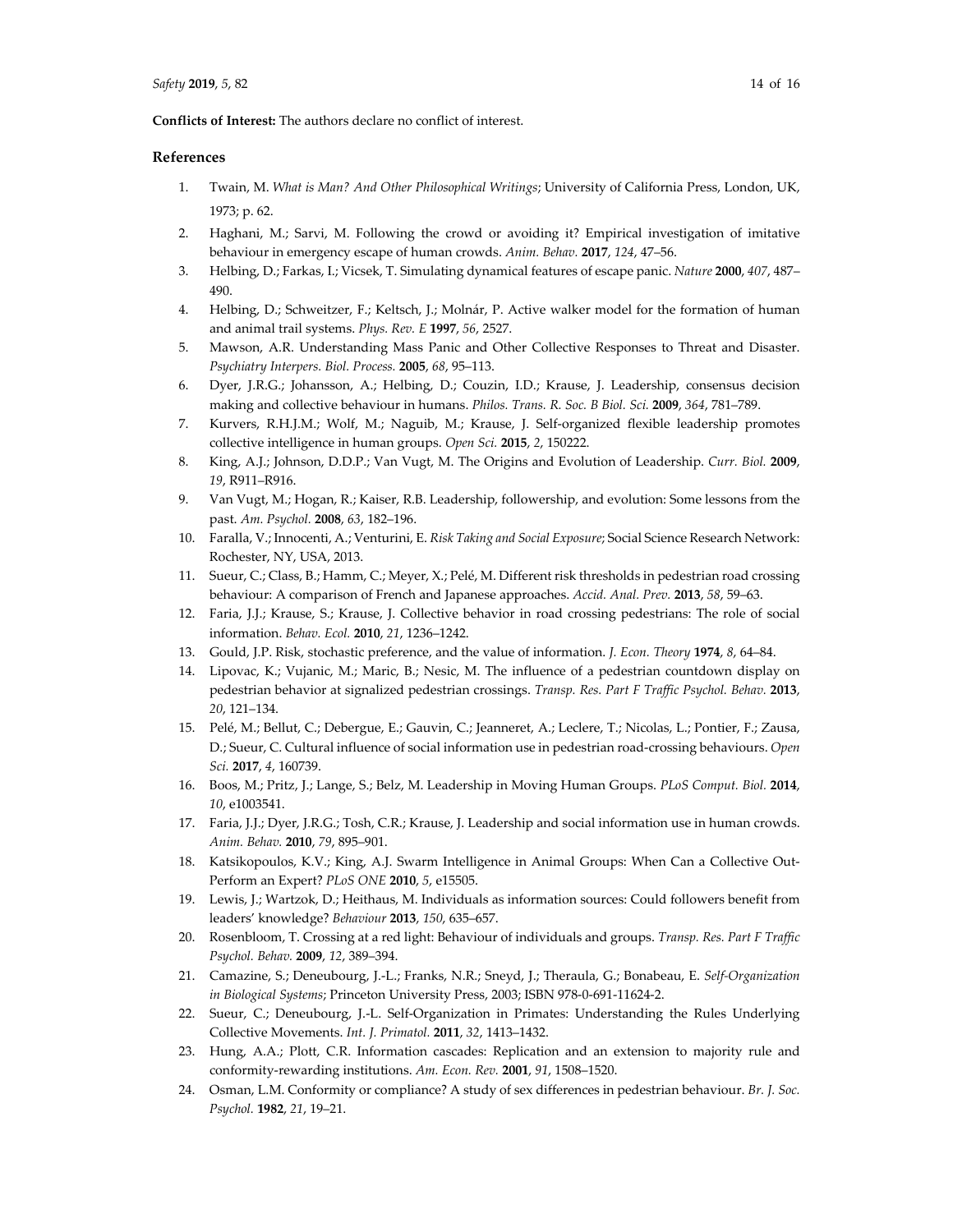- 25. Powell, M.; Ansic, D. Gender differences in risk behaviour in financial decision-making: An experimental analysis. *J. Econ. Psychol.* **1997**, *18*, 605–628.
- 26. Tom, A.; Granié, M.-A. Gender differences in pedestrian rule compliance and visual search at signalized and unsignalized crossroads. *Accid. Anal. Prev.* **2011**, *43*, 1794–1801.
- 27. Centola, D.; Baronchelli, A. The spontaneous emergence of conventions: An experimental study of cultural evolution. *Proc. Natl. Acad. Sci. USA* **2015**, *7*, doi:10.1073/pnas.1418838112.
- 28. Ito, Y. Socio-cultural backgrounds of Japanese interpersonal communication style. *Civilisations* **1989**, *39*, 101–128.
- 29. Lee, S.M.; Lim, S.; Pathak, R.D. Culture and entrepreneurial orientation: A multi-country study. *Int. Entrep. Manag. J.* **2011**, *7*, 1–15.
- 30. Mihet, R. *Effects of Culture on Firm Risk-Taking: A Cross-Country and Cross-Industry Analysis*; International Monetary Fund: Washington, DC, USA, 2012.
- 31. Czaczkes, T.J.; Czaczkes, B.; Iglhaut, C.; Heinze, J. Composite collective decision-making. *Proc. R. Soc. B* **2015**, *282*, doi:10.1098/rspb.2014.2723723.
- 32. Pelé, M.; Sueur, C. Decision-making theories: Linking the disparate research areas of individual and collective cognition. *Anim. Cogn.* **2013**, *16*, 543–556.
- 33. Miller, R.G.; Gong, G.; Muñoz, A. *Survival Analysis*; John Wiley & Sons: Hoboken, NJ, USA, 1981.
- 34. Aoyagi, S.; Hayashi, R.; Nagai, M. *Modeling of Pedestrian Behavior in Crossing Urban Road for Risk Prediction Driving Assistance System*; SAE International: Warrendale, PA, USA, 2011.
- 35. Papadimitriou, E. Theory and models of pedestrian crossing behaviour along urban trips. *Transp. Res. Part F Traffic Psychol. Behav.* **2012**, *15*, 75–94.
- 36. Sueur, C.; Perony, N.; Amblard, F.; Guillaume, J.-L. Modélisation des réseaux sociaux. In *Analyse des Réseaux Sociaux Appliquée à l'Ethologie et à l'Ecologie*; Editions Matériologiques: Paris, France, 2015; pp. 423–444.
- 37. Epstein, J.M. *Why Model*? Princeton University Press: Princeton, NJ, USA, 2008.
- 38. Sueur, C.; Petit, O.; Deneubourg, J. Selective mimetism at departure in collective movements of Macaca tonkeana: An experimental and theoretical approach. *Anim. Behav.* **2009**, *78*, 1087–1095.
- 39. Brewer, M.; Fitzpatrick, K.; Whitacre, J.; Lord, D. Exploration of Pedestrian Gap-Acceptance Behavior at Selected Locations. *Transp. Res. Rec. J. Transp. Res. Board* **2006**, *1982*, 132–140.
- 40. Jiang, N.; Shi, M.; Xiao, Y.; Shi, K.; Watson, B. *Factors Affecting Pedestrian Crossing Behaviors at Signalized Crosswalks in Urban Areas in Beijing and Singapore*; ASCE Library: Reston, VA, USA, 2011; pp. 1090– 1097.
- 41. King, M.J.; Soole, D.; Ghafourian, A. Illegal pedestrian crossing at signalised intersections: Incidence and relative risk. *Accid. Anal. Prev.* **2009**, *41*, 485–490.
- 42. Sueur, C. Viability of decision-making systems in human and animal groups. *J. Theor. Biol.* **2012**, *306*, 93–103.
- 43. Pillot, M.-H.; Gautrais, J.; Arrufat, P.; Couzin, I.D.; Bon, R.; Deneubourg, J.-L. Scalable Rules for Coherent Group Motion in a Gregarious Vertebrate. *PLoS ONE* **2011**, *6*, e14487.
- 44. Pillot, M.-H.; Deneubourg, J.-L. Collective movements, initiation and stops: Diversity of situations and law of parsimony. *Behav. Process.* **2010**, *84*, 657–661.
- 45. Yannis, G.; Papadimitriou, E.; Theofilatos, A. Pedestrian gap acceptance for mid-block street crossing. *Transp. Plan. Technol.* **2013**, *36*, 450–462.
- 46. Pelé, M.; Deneubourg, J.-L.; Sueur, C. Decision-Making Processes Underlying Pedestrian Behaviors at Signalized Crossing: Part the First to Step off the Kerb. *Safety* **2019**, *5*, 79.
- 47. Fernandez, A.A.; Deneubourg, J.L. On following behaviour as a mechanism for collective movement. *J. Theor. Biol.* **2011**, *284*, 7–15.
- 48. King, A.J.; Cowlishaw, G. Leaders, followers and group decision-making. *Integr. Commun. Biol.* **2009**, *2*, 147–150.
- 49. Klein, J.P.; Goel, P.K. *Survival Analysis: State of the Art*; Springer: Berlin/Heidelberg, Germany, 1992; ISBN 978-0-7923-1634-3.
- 50. Gautrais, J.; Michelena, P.; Sibbald, A.; Bon, R.; Deneubourg, J.-L. Allelomimetic synchronization in Merino sheep. *Anim. Behav.* **2007**, *74*, 1443–1454.
- 51. Amé, J.-M.; Halloy, J.; Rivault, C.; Detrain, C.; Deneubourg, J.L. Collegial decision making based on social amplification leads to optimal group formation. *Proc. Natl. Acad. Sci. USA* **2006**, *103*, 5835–5840.